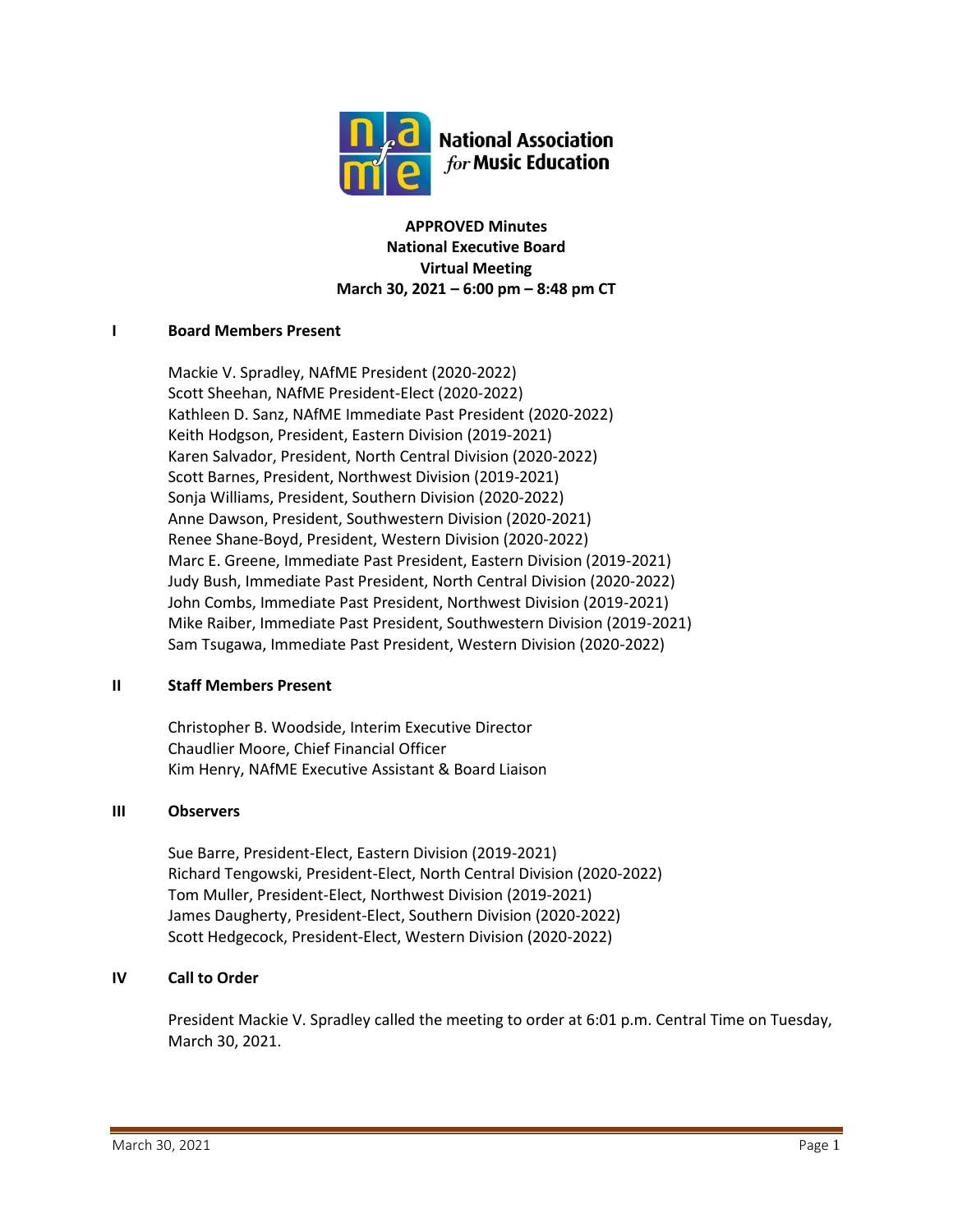## **V Review and Adoption of Agenda (Appendix A)**

*IT WAS MOVED BY HODGSON, SECONDED BY COMBS, AND CARRIED UNANIMOUSLY TO ADOPT THE AGENDA, INCLUDING THE CONSENT AGENDA, WITH FLEXIBILITY AS DIRECTED BY THE PRESIDENT:*

- *CONFIRMED APPROVAL OF THE NAFME MINUTES OF THE FEB. 25, 2021 NEB MEETING*
	- *CONFIRMED APPROVAL OF THE JMTE ASSOCIATE EDITOR – TERM APRIL 2021-JUNE 30, 2022* o *ELIZABETH PARKER, BOYER COLLEGE OF MUSIC & DANCE, TEMPLE UNIVERSITY*
- *CONFIRMED APPROVAL OF THE JMTE EDITORIAL COMMITTEE APPOINTMENT – TERM APRIL 2021-JUNE 30, 2024 (ABBREVIATED)*
	- o *RYAN SHAW, MICHIGAN STATE UNIVERSITY*

## **VI Reports**

## **D Report of the Editor,** *General Music Today (GMT)*

President Spradley reviewed the report from the Editor of *GMT* for the board to consider three requests that included rebranding the journal image and cover, a name change from *GMT* to the *Journal of General Music Education (JGME),* and to change the mission statement. The board discussed how these adjustments were beneficial to the journal moving forward due to the changes occurring among academic publications in the field.

*IT WAS MOVED BY SALVADOR, SECONDED BY SHANE-BOYD, AND CARRIED UNANIMOUSLY TO APPROVE A NAME CHANGE FROM GENERAL MUSIC TODAY (GMT) TO THE JOURNAL OF GENERAL MUSIC EDUCATION (JGME), AND TO ADJUST POLICIES V.E.001 AND I.H.002 AS PRESENTED, AND TO INCLUDE A REBRAND OF THE JOURNAL IMAGE AND COVER.*

*IT WAS MOVED BY GREENE, SECONDED BY RAIBER, AND CARRIED UNANIMOUSLY TO APPROVE THE MISSION STATEMENT OF THE JOURNAL OF GENERAL MUSIC EDUCATION (JGME) TO STATE, "WE SUPPORT ADVOCATE FOR GENERAL MUSIC EDUCATION ACROSS THE LIFESPAN AND WITHIN COMMUNITIES."*

## **A Report of Chair, Executive Committee**

Mr. Moore provided the financial report for the board. A summary analysis of actuals vs budget month to date (MTD) and year to date (YTD) was presented. February 2021 MTD numbers revealed there has been a 13% overall decline in the number of members joining or renewing NAfME during the same prior year period. Our assumptions attribute this drop off to the COVID-19 pandemic situation affecting teachers' desire and/or ability to join or renew. YTD, there has been a nearly 30% overall decline in the number of members joining or renewing NAfME. The membership revenue budget approved by the NEB accounted for a 30% decrease in membership join/renews for the fiscal year. Mr. Moore reported the previous FY audit was complete and would be reviewed by the Audit Committee for presentation to the board at the April board meeting per policy.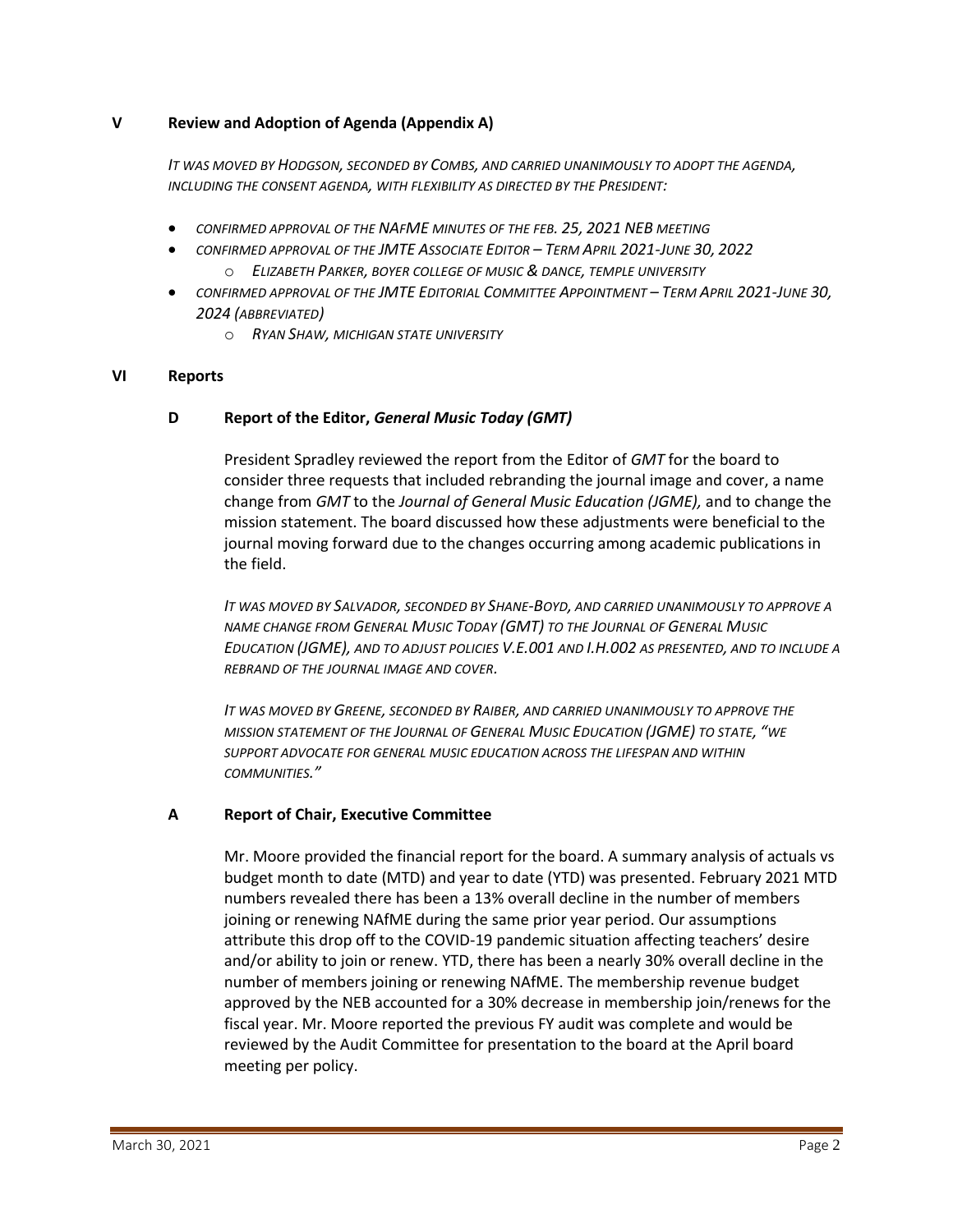President Spradley requested Interim Executive Director Christopher Woodside update the board about recent MEA activity. Mr. Woodside reviewed for the board the monthly schedule of meetings for the State Executives that covered topics including the percentage based dues incentive as we approach the next fiscal year.

Mr. Woodside provided an update on the current situation with OKMEA. Per the previous consensus of the board, the next discussion with the NAfME National Executive Committee, the OKMEA Executive Committee, and the OKMEA member who requested a meeting is being scheduled. The board will be provided updates on this matter.

President Spradley updated the board on upcoming items. There will be congratulatory outreach to the Grammy Music Educator of the Year in order to build that relationship with NAfME. The NEB Liaison chart will be provided to the board to finalize so staff can move forward and connect the NEB Liaisons with the Chairs of the Societies and Councils.

## **B Report of Chair, Professional Development Committee (PDC)**

President Spradley asked Chair Keith Hodgson to provide an update to the board in addition to the written report provided in the board book. Mr. Hodgson informed the board that the Chair of the Music Composition Council, Dr. Rob Deemer, was working on a new webinar form to streamline the process of submissions. President Spradley added that the Chairs of SRME and SMTE were working on a standardized form for proposals for the next combined conference. These actions will also make the processes more transparent. In addition, the board provided feedback to Mr. Hodgson on a variety of ways to quicken the webinar review process currently being done by the PDC.

## **C Report of Chair, SMTE**

President Spradley invited Mr. Woodside to update the board on the request from the Chair of SMTE. The Chair requested financial support for the keynote speaker at the upcoming 2021 Symposium on Music Teacher Education, as policy stipulates. NAfME has agreed to this request. The event is being held on September 23-25, 2021.

### **E Report on NAfME Elections**

The NAfME Call for Candidates and Call for Questions both close on March 31, 2021. The Nominating Committee will begin their work in April and report back to the board at the conclusion of that work.

#### **VII Appointments**

## **A JMTE Associate Editor Appointment**

Approved in the consent agenda. See page 2.

## **B JMTE Editorial Committee Appointment**

Approved in the consent agenda. See page 2.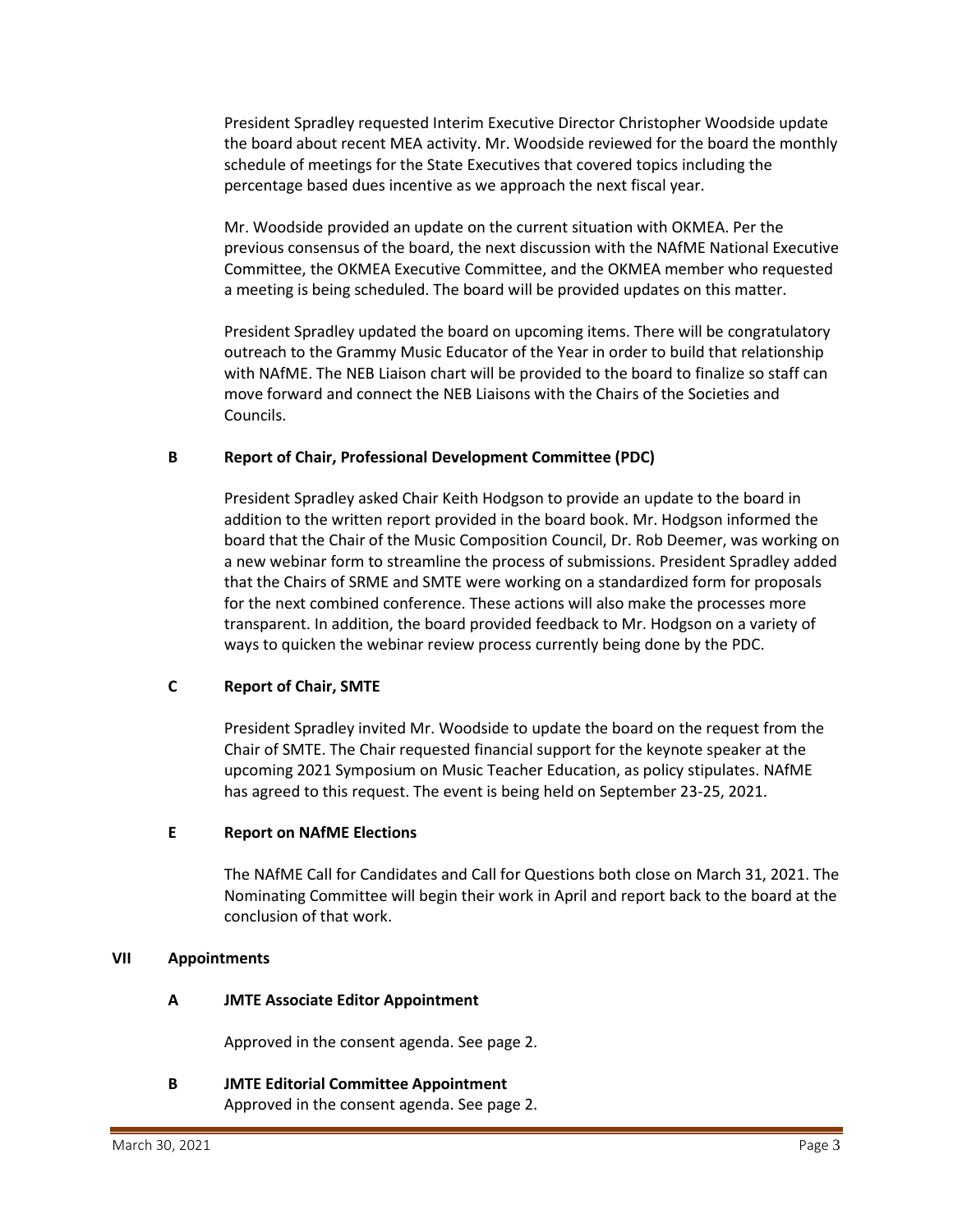### **VIII Old Business**

### **A 2022 ANHE**

President Spradley asked Chair Scott Sheehan to provide an update to the board on ANHE. Mr. Sheehan thanked the board for their responses to the request for feedback on options for ANHE 2022. Staff has been monitoring the situation closely due to the continuing effects of the COVID pandemic on safety and performance. The board will be provided updates, as the situation evolves.

## **B 2021 NASS & Fall Division Meetings**

President Spradley led the board in a dialogue about the upcoming 2021 Fall Division Board Meetings. The board discussed the benefits and concerns with in-person meetings versus virtual meetings for 2021 and beyond. The board primarily focused on the financial implications of resuming in-person meetings, as well as the lasting effects of the COVID pandemic, and the desire to meet face to face, though the entire Executive Committee has most recently been able to participate in each Division Meeting given they were all virtual in 2020. This dynamic allows for broader interaction with NAfME leadership, which cannot necessarily be guaranteed at in-person meetings. The consensus among the board was to confirm virtual Fall Division Board Meetings for 2021. Division Presidents will provide final dates to staff. The conversation about future Fall Division Board Meetings will resume with the Finance Committee during upcoming budget planning for the next fiscal year.

## **VI Reports (cont.)**

## **A Report of Chair, Executive Committee (cont.)**

President Spradley discussed with the board recent atrocities targeting Asian/Asian Americans and possible actions NAfME might take in support of the Asian/Asian American community. President Spradley requested the board suggest individuals to participate in a gathering of experts to address anti-Asian hate in the music education space. President Spradley will keep the board updated on planning.

President Spradley provided a report to the board on a proposed Equity Committee Policy. The Equity Committee worked with President Spradley on the proposed policy to codify the scope of the work of the Committee, as well as to outline the purpose and makeup of the Committee. This Committee has been in place approximately ten months and this policy is a reflection of how the Committee has handled and will continue to handle its work going forward. The board reviewed and discussed the policy.

*IT WAS MOVED BY SALVADOR, SECONDED BY HODGSON, AND CARRIED, TSUGAWA ABSTAINING, TO APPROVE THE I.G.004 EQUITY COMMITTEE POLICY, AS PRESENTED.*

President Spradley updated the board on work to date on the strategic plan. President Spradley has reviewed the feedback from the town halls and has begun incorporating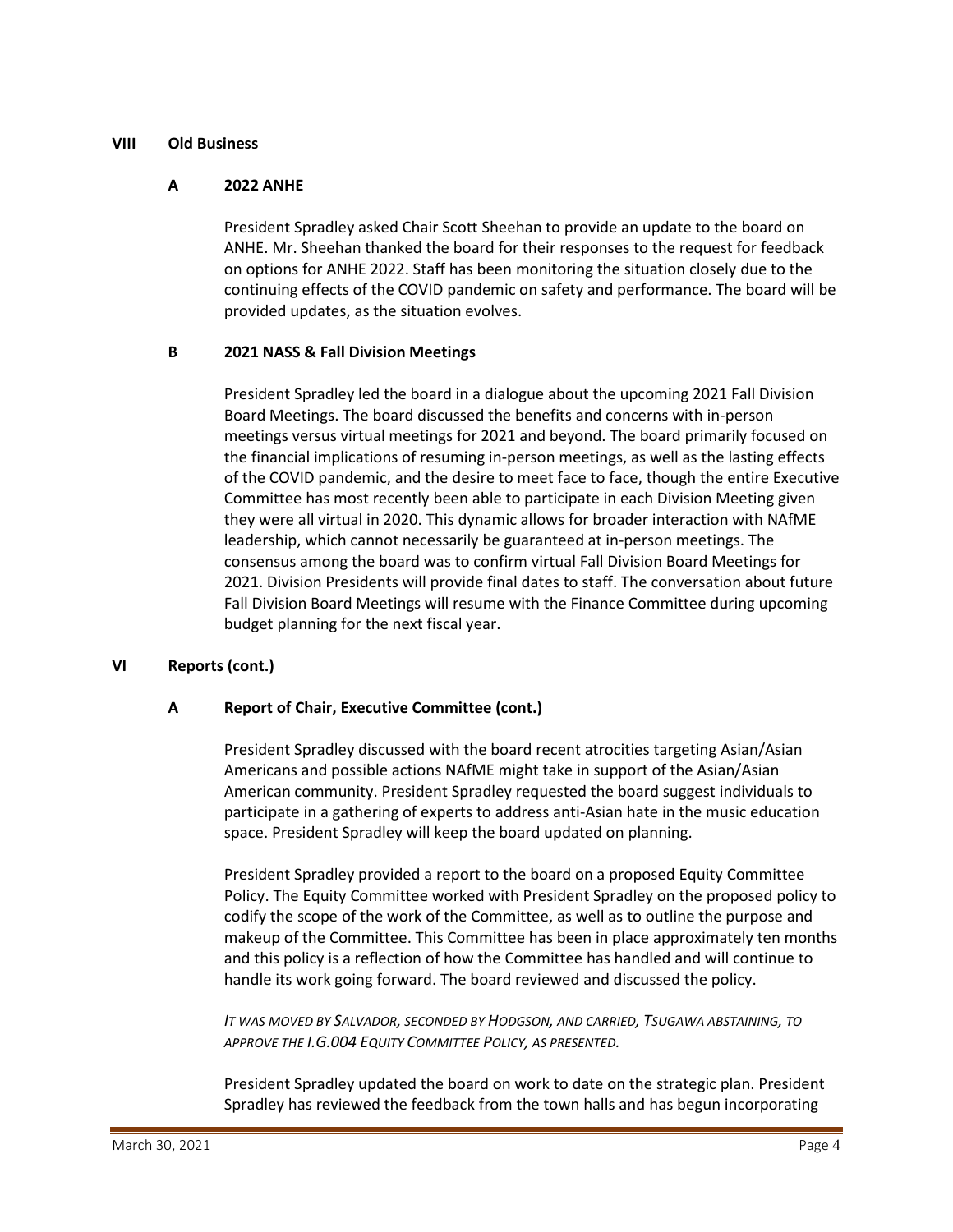that information into planning for National Assembly, the work of the National Equity Committee, the State MEA Equity Committees, State MEA Leaders, and the President's Cabinet. President Spradley will continue working on this plan and provide updates to the board.

## **IX New Business**

### **A 2021 National Assembly**

This item was discussed earlier in this meeting during the Report of the Chair, Executive Committee.

## **B Music Program Leaders Forum**

President Spradley requested Eastern Division Immediate Past President Marc Greene provide an update to the board on the Music Program Leaders (MPL) Forum. The MPL have requested the board review proposed dates for a virtual forum in 2021, similar to the event held in 2020. The proposed dates for the forum are Nov. 3-4, 2021. This event has grown in attendance each year it has been held and the MPL would like to continue the momentum. The board agreed this event should proceed. Promotional material will be provided to the board through the spring, summer, and fall of 2021.

### **X Adjournment**

*IT WAS MOVED BY DAWSON, SECONDED BY GREENE, AND CARRIED UNANIMOUSLY TO ADJOURN THE NATIONAL EXECUTIVE BOARD MEETING ON TUESDAY, MARCH 30, 2021 AT 8:48 P.M. CENTRAL TIME.*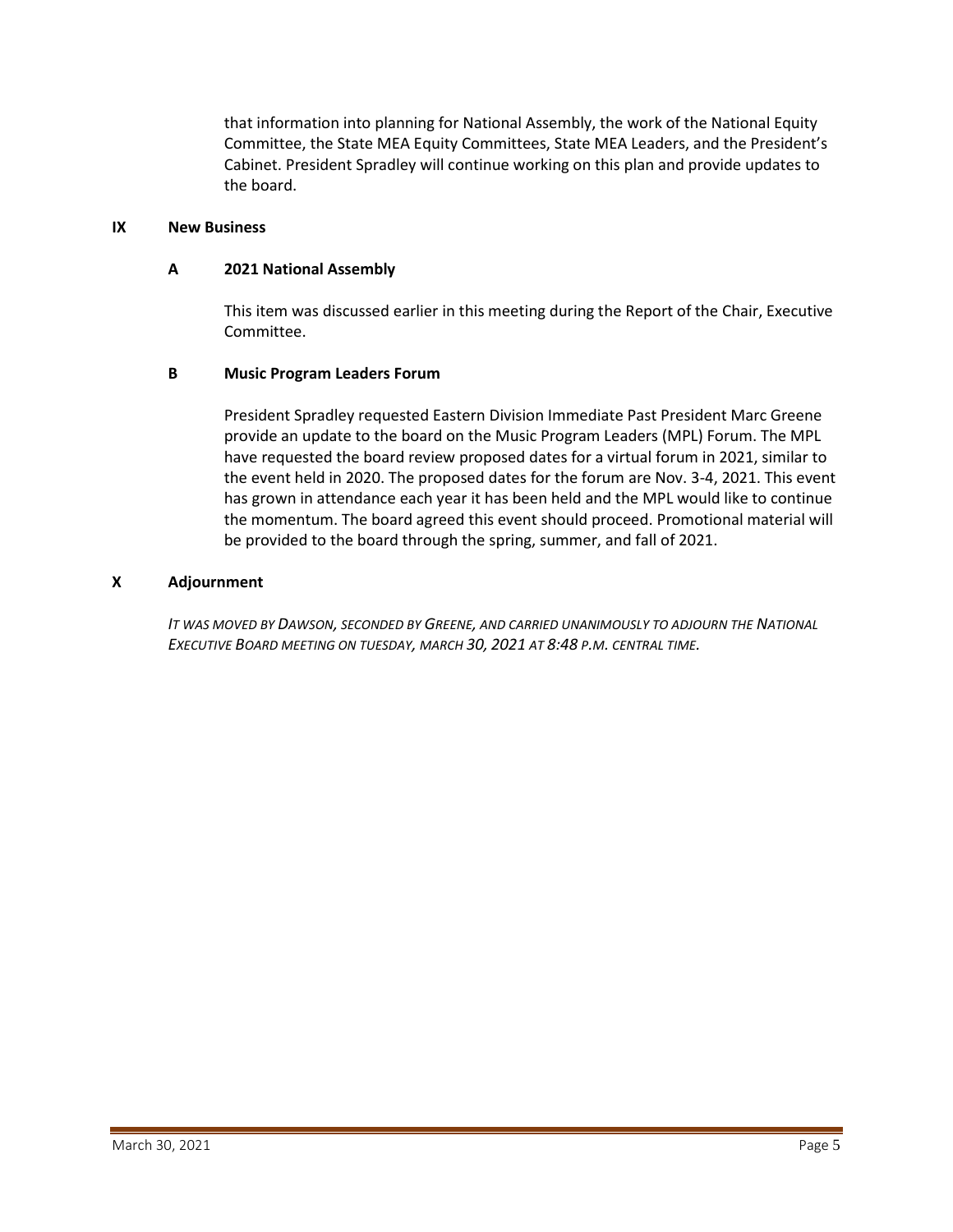Appendix A



# **National Executive Board Agenda Tuesday, March 30, 2021 - 6:00 pm-8:30 pm CENTRAL Virtual Meeting**

| I            | Review & Adoption of Agenda |                                                                                                                               |               |             |  |  |  |
|--------------|-----------------------------|-------------------------------------------------------------------------------------------------------------------------------|---------------|-------------|--|--|--|
|              |                             | Confirm the Consent Agenda<br>Approval of JMTE Associate Editor<br>$\circ$<br>Approval of JMTE Editorial Committee<br>$\circ$ | Consent       | Pages 1-3   |  |  |  |
|              |                             | Appointment                                                                                                                   | Consent       | Pages 1-3   |  |  |  |
|              |                             | Approval of the Minutes of the Feb. 25,<br>$\circ$                                                                            |               |             |  |  |  |
|              |                             | 2021 NEB Meeting                                                                                                              | Consent       | Pages 4-8   |  |  |  |
| $\mathbf{H}$ | Reports                     |                                                                                                                               |               |             |  |  |  |
|              | A                           | Report of Chair, Executive Committee                                                                                          |               |             |  |  |  |
|              |                             | <b>Financial Reports</b><br>$\bullet$                                                                                         | Informational | Pages 9-19  |  |  |  |
|              |                             | Q2 Quarterly Report                                                                                                           | Informational | Appendix A  |  |  |  |
|              |                             | <b>Equity Committee Update</b><br>$\bullet$                                                                                   | Discussion    | Page 20     |  |  |  |
|              |                             | <b>Compensation Implications</b><br>$\bullet$                                                                                 | Discussion    | Appendix B  |  |  |  |
|              |                             | I.G.004 Equity Committee Policy<br>$\bullet$                                                                                  | Action        | Pages 21-24 |  |  |  |
|              |                             | <b>Strategic Planning Update</b><br>$\bullet$                                                                                 | Discussion    |             |  |  |  |
|              |                             | <b>MEA Updates</b>                                                                                                            | Discussion    |             |  |  |  |
|              |                             | <b>Grammy Update</b><br>٠                                                                                                     | Informational |             |  |  |  |
|              |                             | <b>NEB Liaisons Update</b><br>$\bullet$                                                                                       | Informational | Page 25     |  |  |  |
|              | B                           | Report of Chair, Professional Development Committee Informational                                                             |               | Pages 26-27 |  |  |  |
|              | $\mathsf C$                 | Report of Chair, SMTE                                                                                                         |               |             |  |  |  |
|              |                             | Greensboro Symposium Update                                                                                                   | Informational | Pages 28-30 |  |  |  |
|              | D                           | Report of the Editor, GMT                                                                                                     |               |             |  |  |  |
|              |                             | Request to rebrand the journal image and cover                                                                                | Action        | Pages 31-32 |  |  |  |
|              |                             | Request of name change to Journal of General<br>$\bullet$                                                                     |               |             |  |  |  |
|              |                             | <b>Music Education</b>                                                                                                        | Action        | Pages 31-32 |  |  |  |
|              |                             | Request to alter mission<br>$\bullet$                                                                                         | Action        | Pages 31-32 |  |  |  |
|              |                             | V.E.001 NAfME Juried Journals<br>$\bullet$                                                                                    | Action        | Appendix C  |  |  |  |
|              |                             | I.H.002 Editorial/Advisory Committees, NAfME<br>$\bullet$<br>Periodicals                                                      | Action        | Appendix D  |  |  |  |
|              | Ε                           | <b>Report of NAfME Elections</b>                                                                                              | Informational | Pages 33-36 |  |  |  |
|              |                             |                                                                                                                               |               |             |  |  |  |

III Appointments